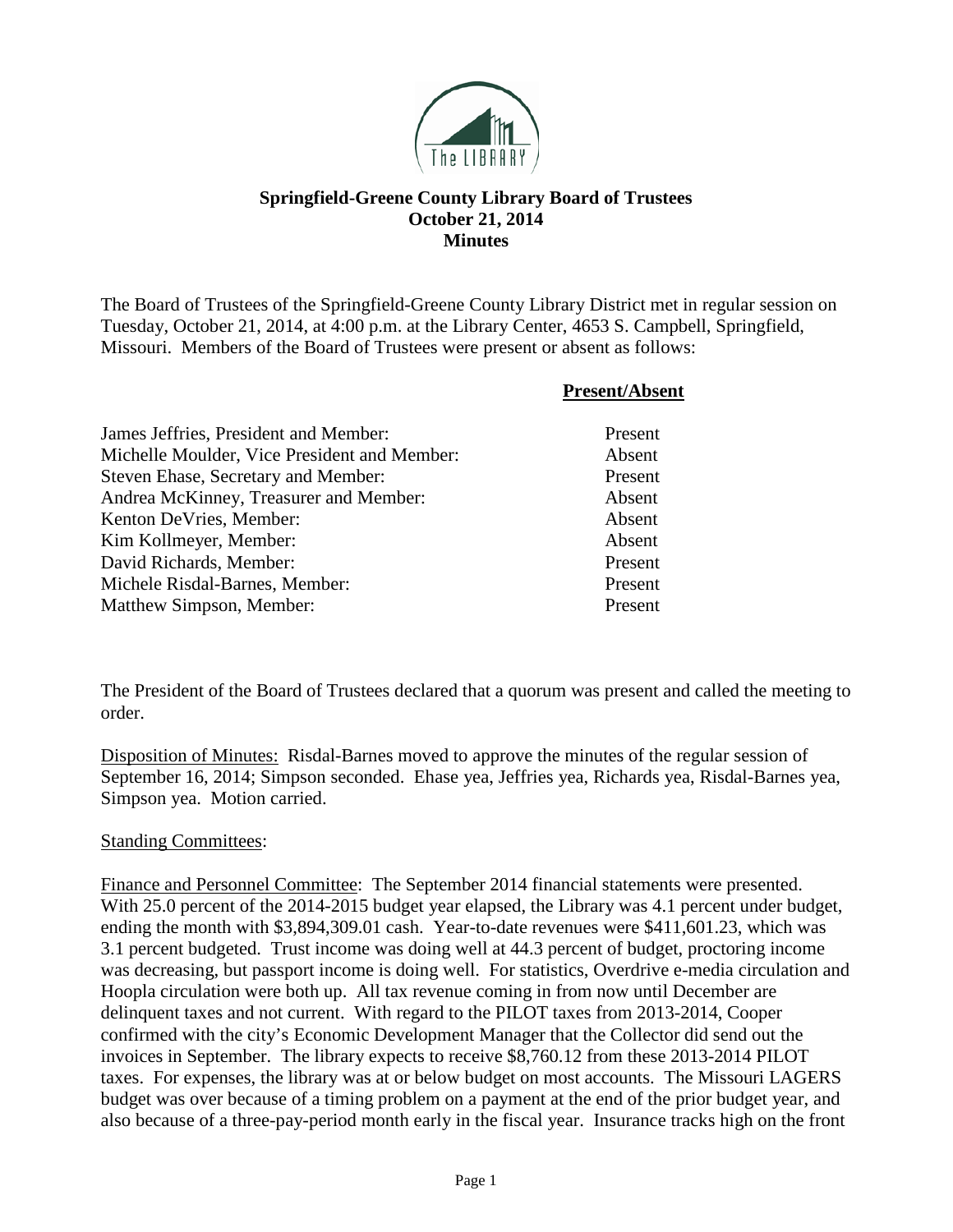end, so was at the expected level. Telephone overages were due to the Morenet payment that was not discounted by state funds.

Buildings and Grounds Committee:

- The Library Center children's department detected a smoke smell and the library was evacuated. The smell was caused by a blown ballast, and there was no damage.
- At the Library Center, the reference work-room window has been walled up.
- The skylight replacement is planned for Veterans' Day.
- EDCO is no longer accepting cardboard for recycling, so the Library has engaged Midwest Fibre to recycle cardboard.
- The sidewalk repair at the Ash Grove Branch is ongoing.
- The holds shelves at the Brentwood Branch have been reconfigured and expanded.
- Stained glass repair at the Midtown Carnegie Branch continues.
- The Park Cental Branch has had more vandalism, and the restrooms may have to return to key access.

Report of the Director:

- The Missouri State Library approved an amendment for \$5,338 additional funding for the LSTA grant, Over There: Missouri and the Great War project. Total grant funding for the project is now \$70,312.
- The Missouri Library Association's lobbyist met with the Legislative Committee last week and said he is optimistic that Governor Jay Nixon will begin releasing the monies from his budget withholds, and was hopeful that libraries would have their money by the end of the year. Cooper sent a letter on September 22 to the governor's office and will request that the board also sign a letter to the governor.
- Watkins Outdoor Advertising Company has provided space on three digital billboards to advertise the Library's 24/7 website and the Friends of the Library fall book sale. Missouri Neon has also donated space on two digital billboards to promote the fall book sale.
- A survey asking for input from library patrons was emailed on October 8, 2014 to patrons who have supplied email addresses. There were over 6,000 responses to date. iPads with the survey were placed in all locations with a link to the survey. A non-user survey debuted at the October 2 Business Expo's library booth and will be placed at other locations this fall.
- Several staff attended the Missouri Library Association conference in Columbia on October 8 to 10.
- The administrative staff retreat was held October 25 at the Republic Branch. There was a brainstorming session and discussion of some of the ideas for the next strategic plan.
- Staff Development Day occurred October 13 at the Double Tree Hotel. Cooper presented the state of the library address and staff brainstormed about the strategic plan as well as attending breakout sessions.
- The Outreach department received a thank-you from Congressman Billy Long for the 2014 Stand Down event, at which they presented information on services available for veterans.
- The board discussed the cease and desist letter from the attorney for Just Between Friends.

Foundation Update: Foundation and Development Director Valerie Richardson reported on the status of the Brentwood Capital Campaign. The campaign is at \$1,259,366. The last three months of the year are a prime time for contacting big donors. Richardson will call board members for any